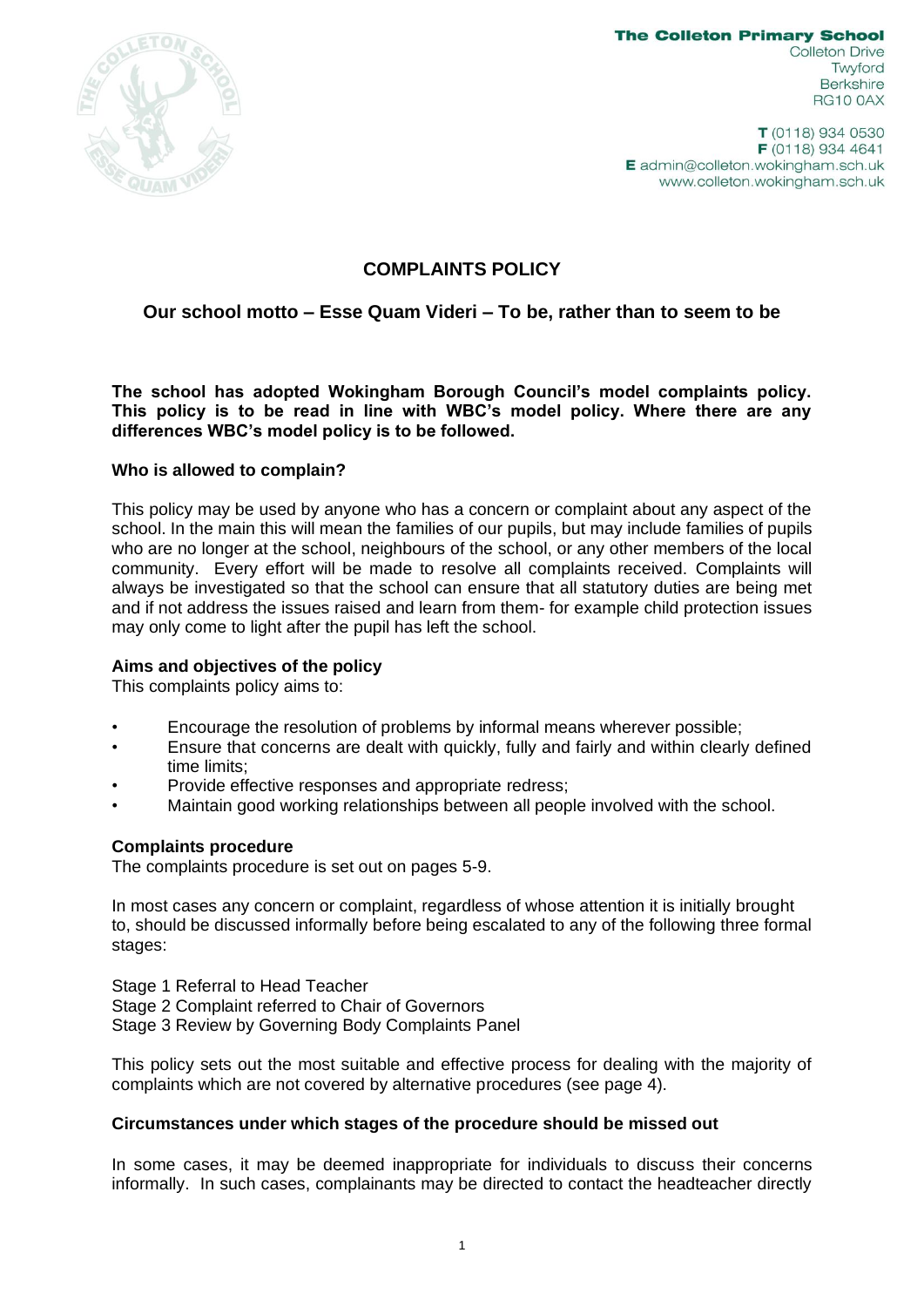(i.e. begin at stage 1). Complainants may choose to contact the headteacher directly of their own accord. In these cases it will be at the discretion of the headteacher as to whether or not it is appropriate for the complainant to discuss the matter informally before invoking the formal complaints procedure at Stage 1.

In all cases where the complaint concerns the school's headteacher directly, stage 1 will be missed out and the formal complaints procedure will begin at stage 2.

If and when complaints about the school are brought to the attention of Wokingham Borough Council, complainants will be advised to contact the school and to follow the procedures set out in the school's complaints policy.

## **Monitoring complaints**

At all formal stages of the complaints procedure, the following information will be recorded:

- The name of the complainant:
- The date and time at which complaint was made;
- The details of the complaint;
- The desired outcome of the complainant;
- How the complaint is investigated (including written records of interviews held);
- Results and conclusions of investigations;
- Any action taken;
- The complainant's response (satisfaction or further pursuit of complaint).

The school may choose to appoint a member of staff as a 'complaints co-ordinator'. When this is the case, this individual will have the responsibility for the operation and management of the school complaints policy and will be responsible for monitoring complaints. Records will be retained within school for 6 years from the date of resolution and may then be destroyed.

## **Upholding or not upholding complaints**

At each stage of the complaints procedure, the conclusion will be either:

1 That the complaint is upheld (in part or in full) and, where appropriate, some form of action is taken.

It may be appropriate to offer one or more of the following:

- an apology;
- an explanation:
- an admission that the situation could have been handled differently or better;
- an assurance that the event complained of will not recur;
- an explanation of the steps that have been taken to ensure that it will not happen again;
- an undertaking to review school policies in light of the complaint.

Or

2 That the complaint is not upheld and reasons for this are clearly given.

The complainant may either choose to take no further action or will be advised of how to take the complaint to the next relevant stage of the complaints policy.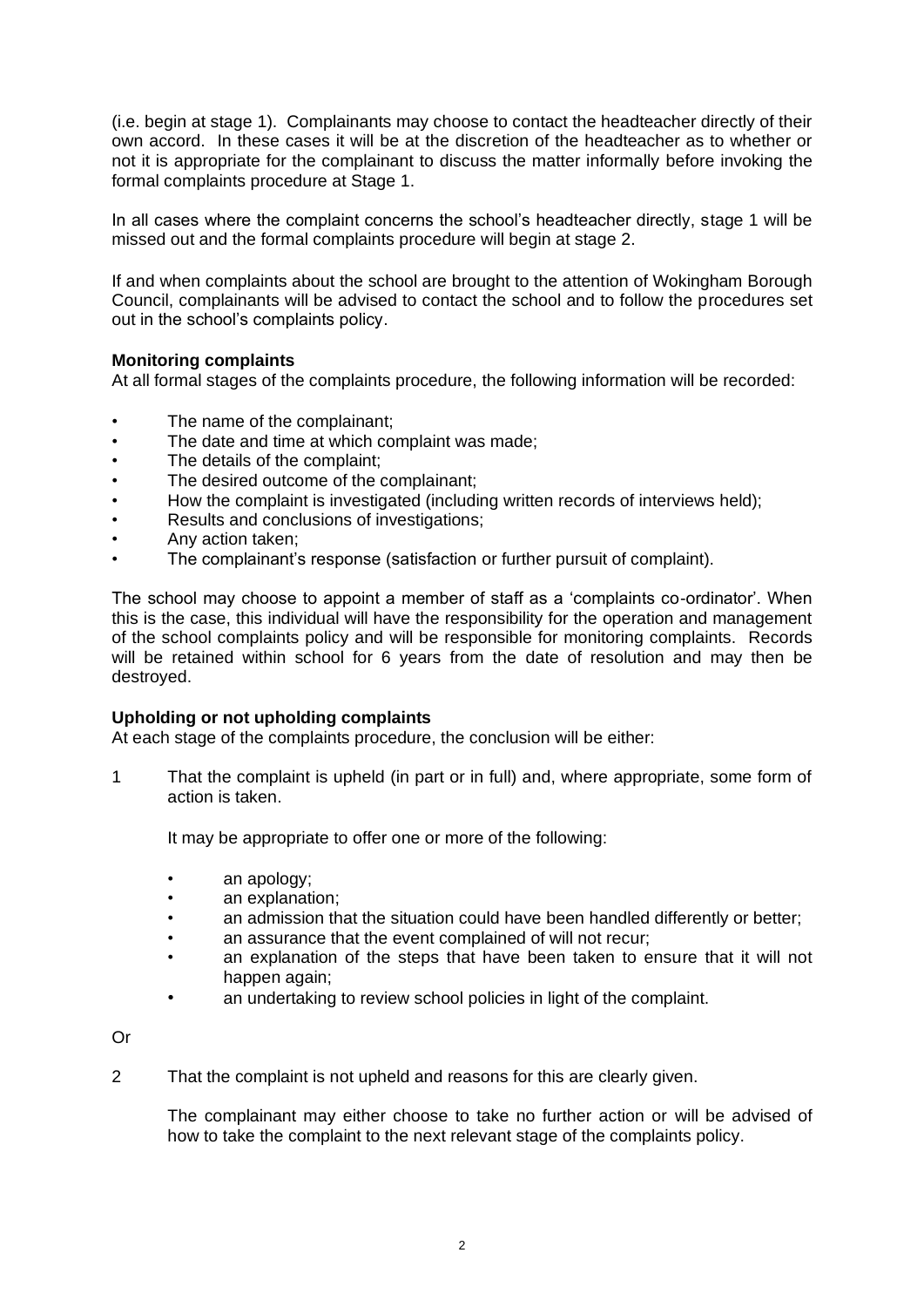## **Publicity and communication**

There is a legal requirement for schools to publicise their complaints procedures. This policy will be included on the school's website or available through the school office.

## **Confidentiality**

All conversations and correspondence will be treated confidentially. Personal information will only be shared between staff and governors on a 'need to know' basis. Confidentiality will be maintained within the Governing Body to ensure sufficient governors have no prior knowledge of the complaint to enable a complaints panel to be convened, if required, at stage 3.

The school processes any personal data collected during the complaints process in accordance with its data protection policy. Further details can be found in the Privacy Notice on the school's website.

## **Accompaniment**

It is an expectation that equal respect will be granted to each person involved within the process and that differences between people will be respected and understood. This includes the complainant's right to be accompanied by a friend or relative at discussions and hearings and/or to submit formal complaints which have been written by another individual on their behalf.

## **Support offered by Wokingham Borough Council**

Wokingham Borough Council Children's Services offer advice and guidance to headteachers and governing bodies who request this additional support when dealing with a complaint.

It is the responsibility of the Local Authority to ensure that schools are implementing their agreed policies. It is not the role of the Local Authority to become involved in setting policy or to intervene in individual cases, but to ensure that agreed policies have been applied appropriately. The responsibility for managing complaints lies with the governing body.

Where there is a serious allegation against the Headteacher, it is recommended that the governing body seek advice from Governor Services at Wokingham Borough Council from the outset.

## **Anonymous complaints**

We will not normally investigate anonymous complaints. However, the Headteacher or Chair of Governors, if appropriate, will determine whether the complaint warrants an investigation.

## **Time scales**

You must raise the complaint within three months of the incident or, where a series of associated incidents have occurred, within three months of the last of these incidents. We will consider complaints made outside of this time frame if exceptional circumstances apply.

## **Complaints received outside of term time**

We will consider complaints made outside of term time to have been received on the first school day after the holiday period.

## **Time between stages**

After each stage, the complainant and the individual who is dealing with their complaint at that time will allow 15 school days to decide an appropriate time limit within which the next stage should be accessed, if at all. If the complaint is not submitted to the next stage within this agreed time limit it should be considered as closed.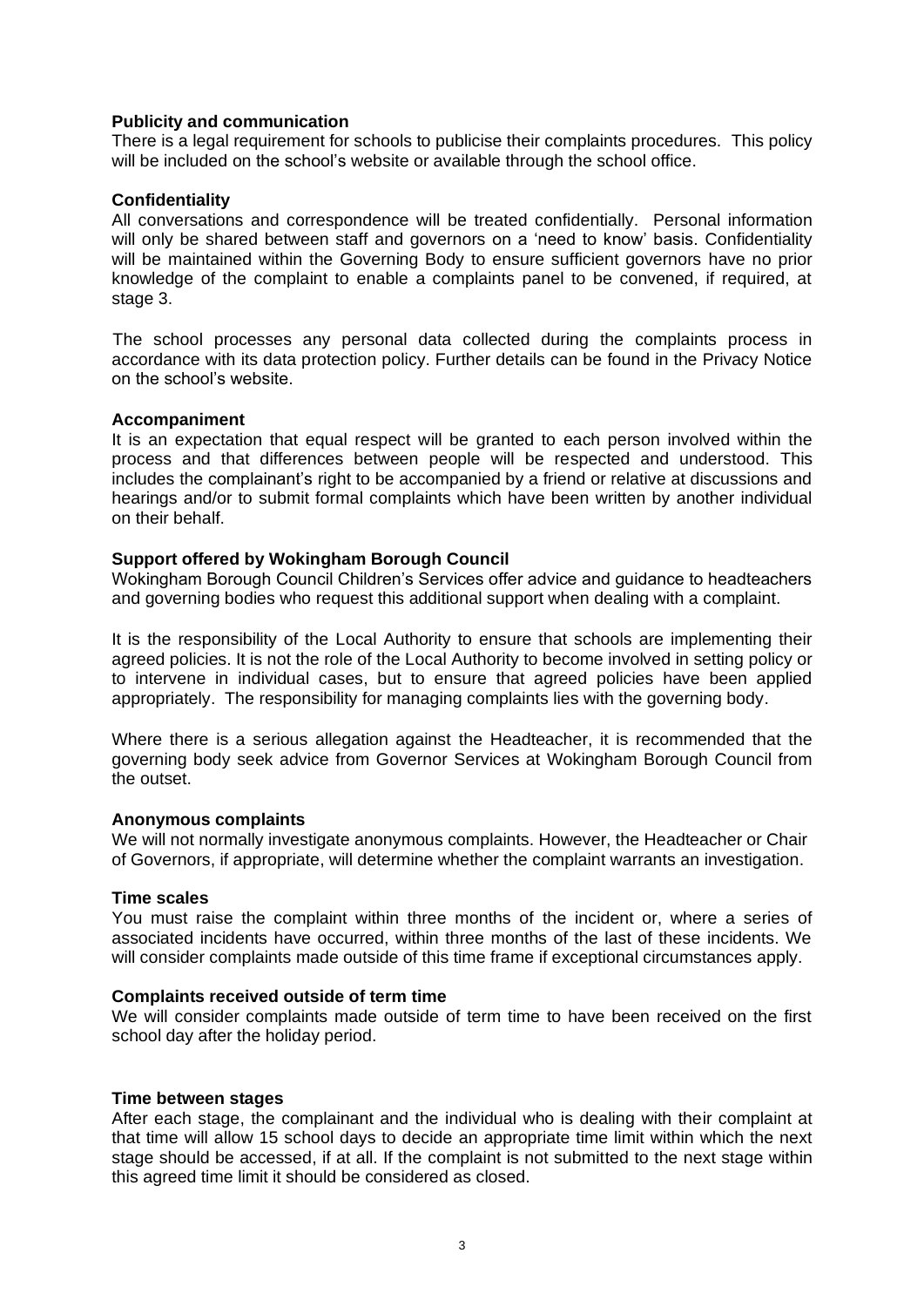## **Changes to time limits and deadlines**

In general, the time limits and deadlines contained within this policy will be adhered to by the school. However, in certain circumstances it may be inappropriate or impractical, for example, if an investigation cannot be conducted due to school holidays or illness. Where a complaint leads to criminal proceedings this will always be the case.

If and when it becomes necessary to alter the time limits and deadlines set out within this policy, the complainant will be told and given an explanation as to why this has been the case.

## **Circumstances under which this procedure should not be used-**

This guidance does not refer to areas where Wokingham Borough Council (WBC), as the Local Authority (LA), has the lead role or for which separate appeal arrangements are provided. These include:

- Pupil admissions
- Pupil exclusions
- Statutory Assessment of Special Educational Needs

Issues related to child protection, criminal investigations and employee grievances will also all be dealt with separately from this policy.

This complaints policy is distinct from formal staff disciplinary proceedings and this will be made clear to all concerned. There may be occasions where a complaint gives rise to disciplinary procedures which put the complaints process on hold. If and when this occurs, the complainant will be informed. Any non-disciplinary aspects of the complaint will continue to be dealt with through the usual complaints procedures.

This policy does not cover complaints made against Wokingham Borough Council. Any complaint of this sort should be dealt with in accordance with the Council's '*Corporate Complaints Procedure*'.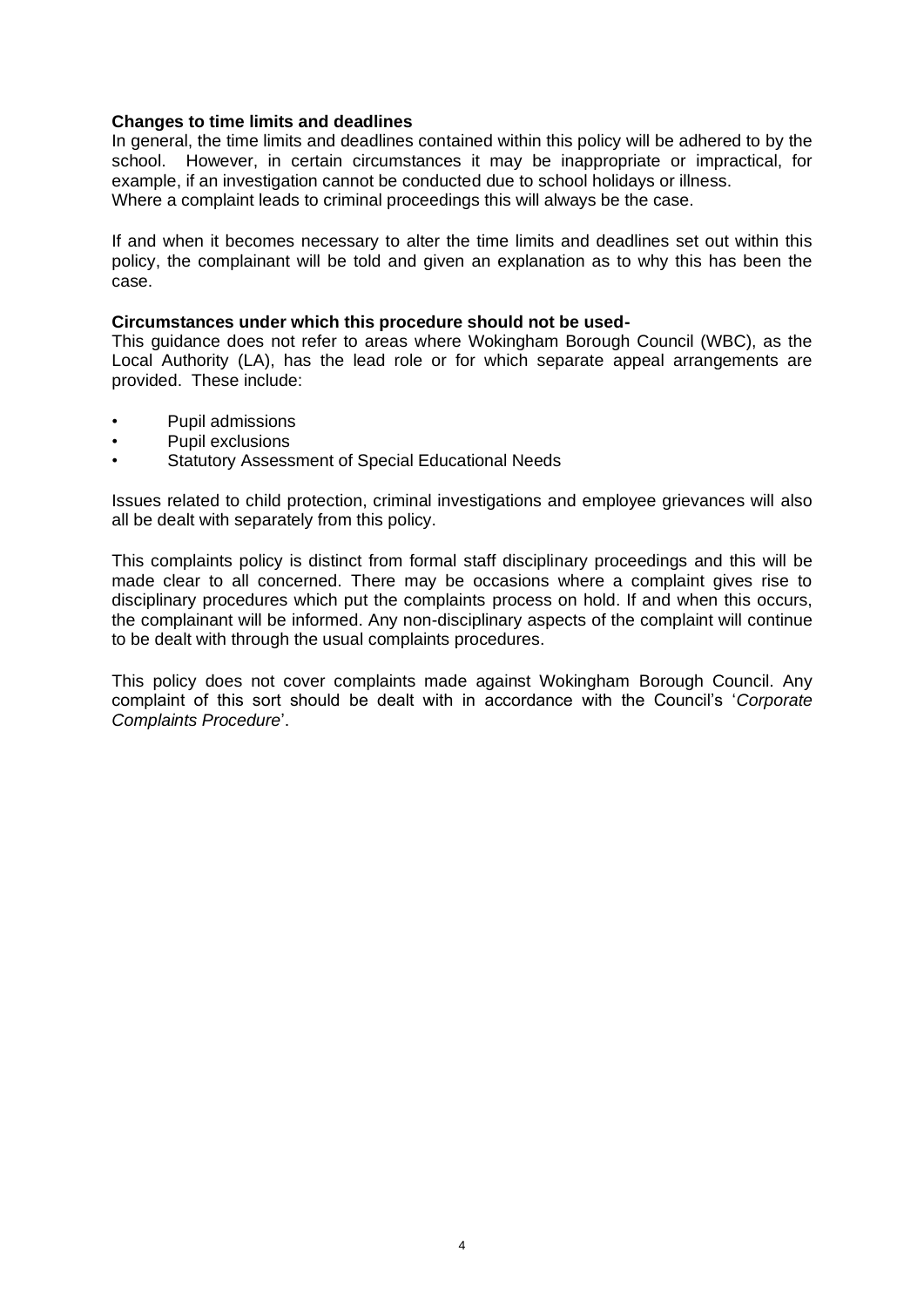## **PROCEDURES FOR HANDLING COMPLAINTS**

## **Informal discussion**

#### **Introduction**

The vast majority of concerns can be dealt with informally. There are many occasions where concerns are resolved straight away without the need to submit a formal complaint. Indeed, many concerns raised at this level might not be classified as complaints.

#### **Who to speak to informally**

Individuals may decide to raise their concerns with a member of school administrative staff, class teacher, senior teacher, governor or headteacher depending on their wishes and the type of issues they want to discuss.

#### **Monitoring**

It is not necessary to record or monitor concerns at this level.

#### **Time scales**

There are no specific time scales for dealing with concerns at this stage. However, as at all stages, issues will be considered and dealt with as quickly and effectively as possible.

#### **Response**

The individual who raised the issue will be informed of any action to be taken to resolve the issue. If appropriate, this might be confirmed in writing.

#### **Options for complainant**

If the individual is dissatisfied with the response they have been given and would like to take their concerns further, they will be referred to the school's complaints procedure.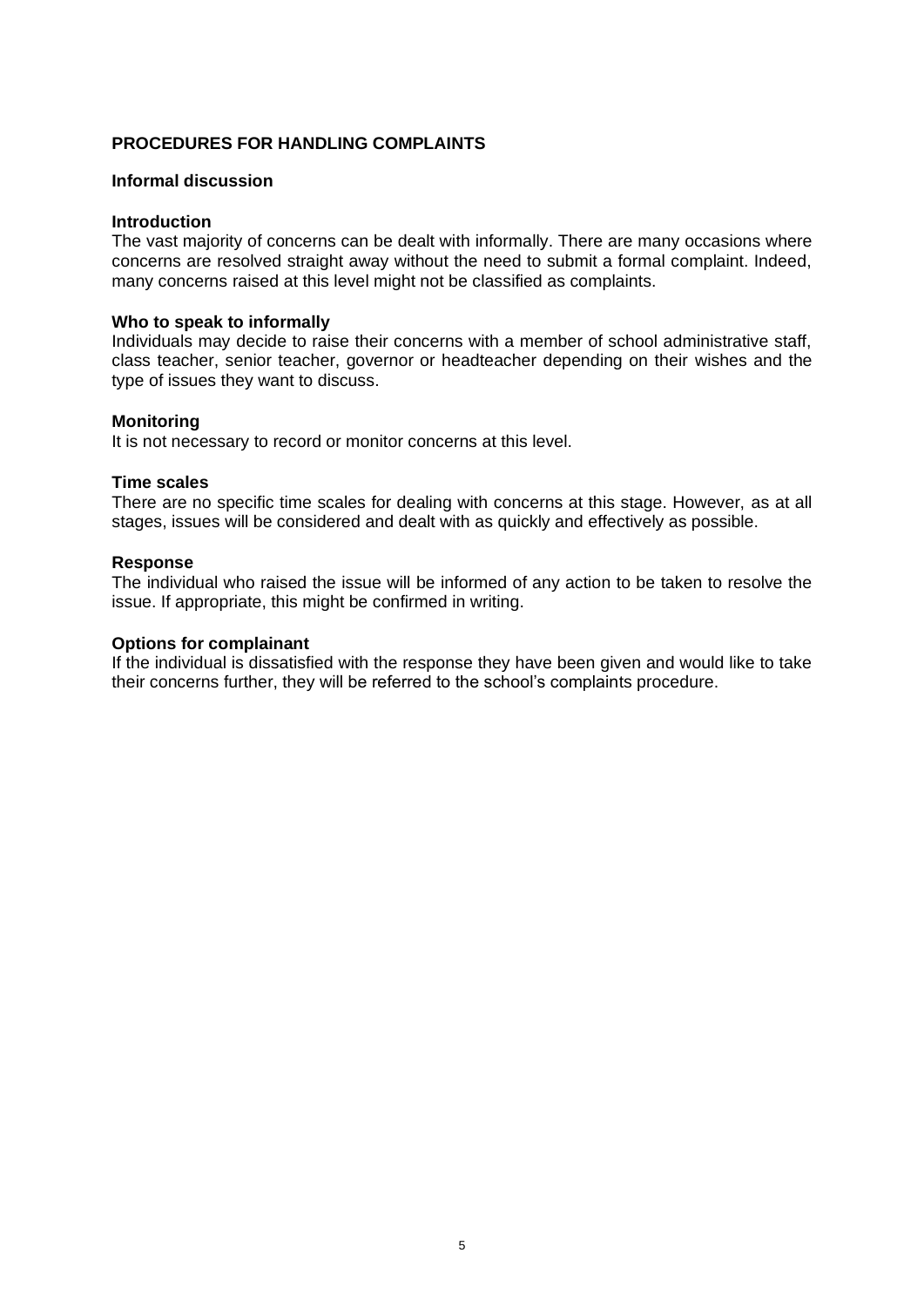## **STAGE 1: Referral to the Headteacher**

## **Introduction**

This is the first stage of the formal complaints process and, as a result, all communications between parties will to be carefully recorded and monitored as set out in the 'monitoring complaints' section of this document.

When a complaint is made directly against the school's headteacher, stage 1 is not required and the formal procedure begins at stage 2.

#### **Submitting a formal complaint**

By this stage it must be clear that the concern is a definite complaint which will be dealt with according to this policy and should be made formally to the Headteacher. This can be in writing, via an email, over the telephone or face to face at a meeting.

#### **Acknowledgement and time scales**

The Headteacher will formally acknowledge the complaint within 3 school days of receiving it and begin an investigation.

## **The investigation**

The Headteacher will investigate the complaint and review any relevant documentation and information. If necessary, the Headteacher will take statements from those involved.

#### **Response**

The Headteacher will provide the complainant with a full written response within 10 school days of acknowledging it. This response will determine whether or not the complaint has been upheld, the reasons why, and what action (if any) will be taken. The response will provide details of how to move on to the next stage, if the complainant is not satisfied.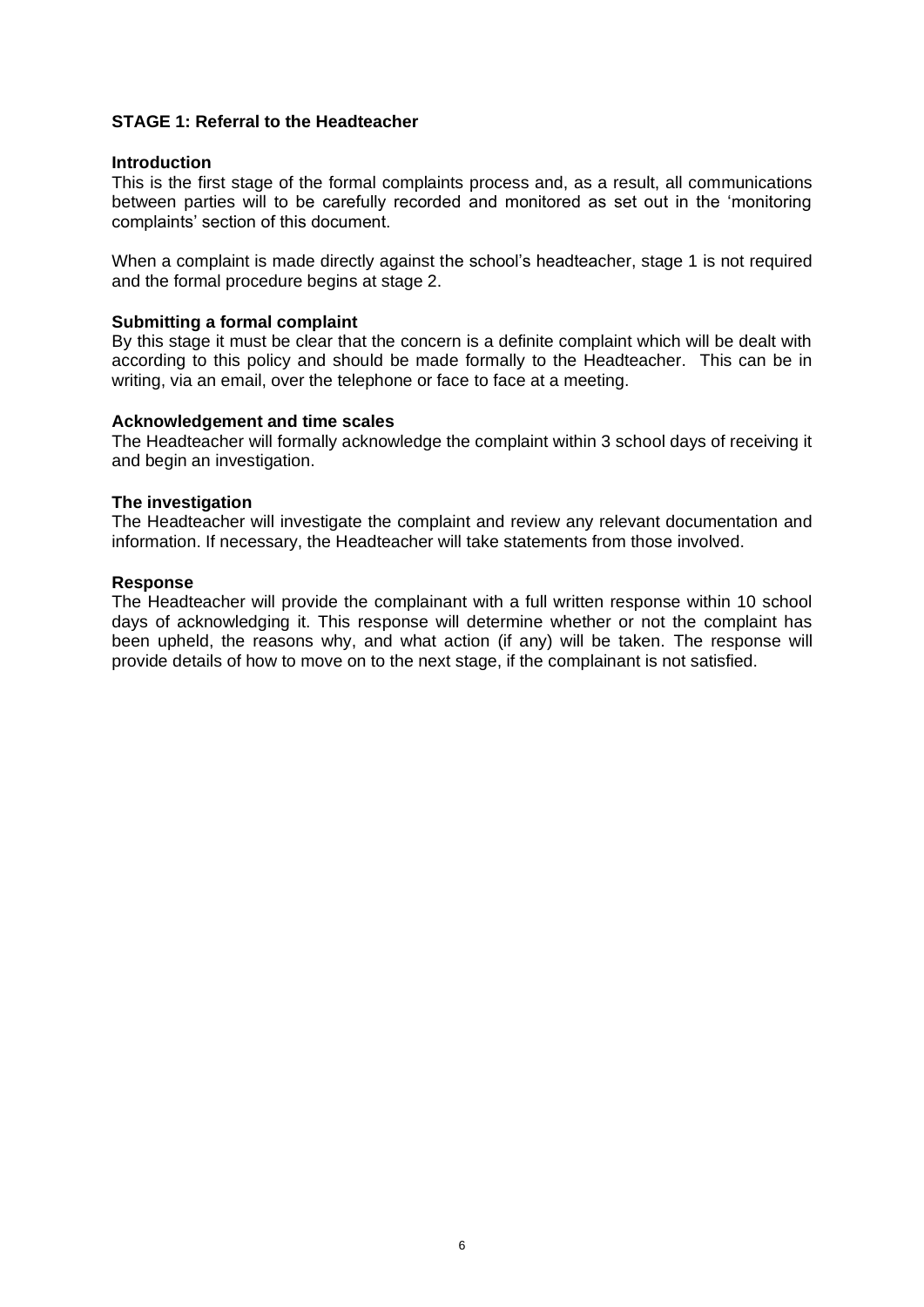## **STAGE 2: Complaint referred to the Chair of Governors or Vice Chair, if more appropriate**

## **Introduction**

Upon receiving a formally submitted complaint at this stage the Chair of governors or his/her nominee will seek to resolve the issue with the complainant by other means without the need for a complaints committee review at stage 3.

When a complaint is made directly against the school's headteacher, stage 1 is not required and the formal procedure begins at stage 2.

## **Submitting a formal complaint**

The complainant must make a formal request to the Chair of governors who will investigate the complaint or arrange for his/her nominee to investigate it.

## **Acknowledgement and time scales**

The Chair of Governors or his/her nominee will formally acknowledge the complaint within 3 school days of receiving it and begin an investigation.

## **The investigation**

The Chair of Governors or his/her nominee will investigate the complaint and review any relevant documentation and information. If necessary, the Chair of Governors or his/her nominee will take statements from those involved.

## **Response**

The Chair of Governors or his/her nominee will provide the complainant with a full written response within 10 school days of acknowledging it. This response will determine whether or not the complaint has been upheld, the reasons why, and what action (if any) will be taken. The response will provide details of how to move on to the next stage, if the complainant is not satisfied.

## **Complaint against the Chair and/or Vice-Chair of Governors or governing body**

If the complaint is about the Chair and/or Vice-Chair of Governors, or the governing body as a whole, the complainant should put the complaint in writing (marked Private and Confidential) to the Clerk to Governors and this will either be investigated by an independent person or be considered under Stage 3 (using an independent panel of governors). This will be agreed in conjunction with the complainant.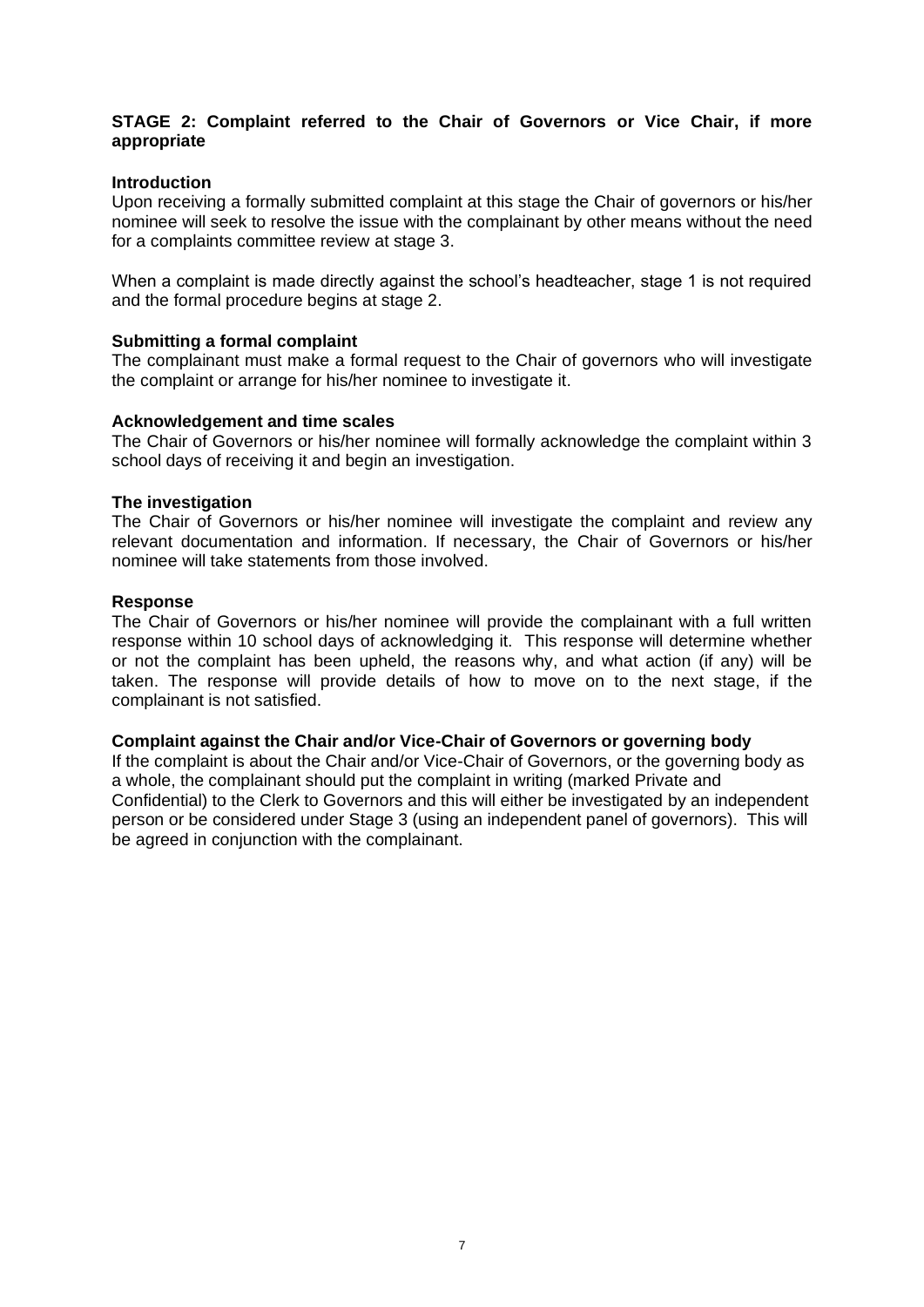## **STAGE 3: Review by Governing Body Complaints Panel**

## **Introduction**

If the complainant remains unsatisfied following an investigation by the Chair of Governors they can ask for their complaint to be referred to a governor complaints panel.

The complaints panel will be clerked by a member of the school staff, the clerk to the governing body or another governor.

## **The Committee**

The panel will generally consist of three governors who have not previously been involved with dealing with the complaint. If the Governing Body is unable to find 3 governors without prior involvement they can contact WBC Governors Services to assist in finding independent governors to sit on the panel. The panel will elect its own chair.

If required, WBC will offer support and guidance to the clerk, the Chair of governors and/or the members of the complaints panel on procedural issues but will not play any part in reviewing the details of the complaint itself which is the responsibility alone of the complaints panel.

## **Acknowledgement and time scales**

The Chair of Governors will acknowledge receipt of the complainant's letter within 3 school days. This letter will inform them that their complaint will be heard by a complaints panel within 15 school days.

## **Governor Complaints Panel Arrangements**

The Chair of Governors will contact the clerk and ask them to begin making preparatory arrangements.

The Clerk will write to the complainant to inform them of the date of the meeting. They will aim to convene a meeting within 15 school days of receipt of the Stage 2 request. If this is not possible, the Clerk will provide an anticipated date and keep the complainant informed. If the complainant rejects the offer of three proposed dates, without good reason, the Clerk will decide when to hold the meeting. It will then proceed in the complainant's absence on the basis of written submissions from both parties.

The clerk will then formally write to the complainant, the headteacher and any other relevant staff or witnesses and inform them:

- Of the date, time and venue of the hearing;
- How it will be conducted;
- Request for any supporting documentation by either the complainant or the school which must be returned to the Clerk no later than 5 school days before the hearing takes place; this should include any request from supporting witnesses or representatives to attend with either party.
- Of the rights of accompaniment as outlined in this document.

The clerk will ensure that all parties receive all relevant documents at least 3 school days before the date of the hearing so as to allow individuals to familiarise themselves with them.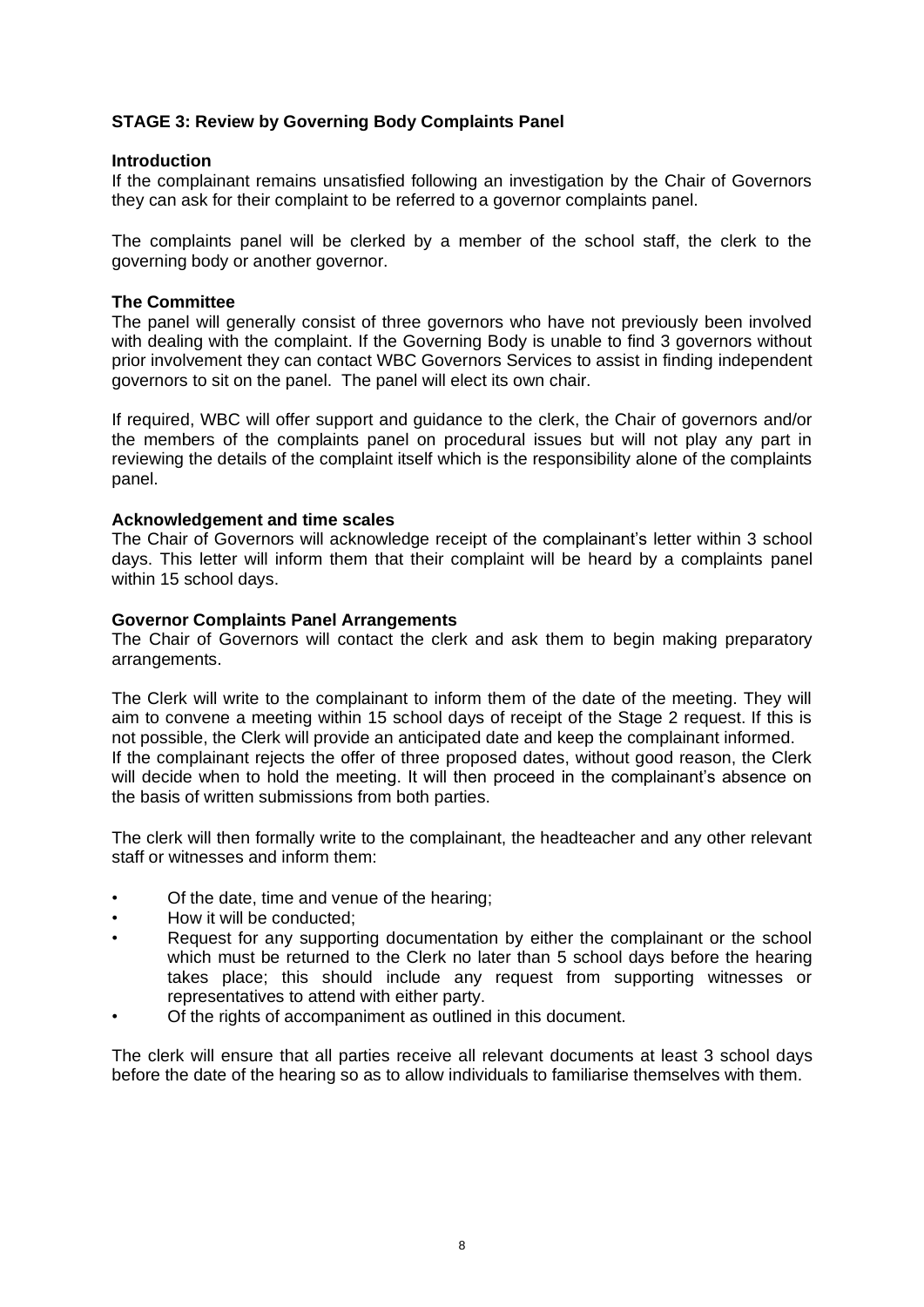## **Governors Complaints Panel Meeting**

The Chair will allow each party involved to explain their understanding or interpretation of events and for the Panel to question them for further clarification. Complainants do not have to attend the Panel meeting if they would prefer not to, and all written evidence will be considered.

Ultimately, the chair of the meeting has control over its proceedings.

The committee will also not review any new complaints at this stage or consider evidence unrelated to the initial complaint to be included. New complaints must be dealt with from Stage 1 of the procedure.

The meeting will be held in private. Electronic recordings of meetings or conversations are not normally permitted unless a complainant's own disability or special needs require it. Prior knowledge and consent of all parties attending must be sought before meetings or conversations take place. Consent will be recorded in any minutes taken.

## **After the Panel meeting**

The panel will then consider the complaint and all the evidence presented and:

Reach a majority decision;

- Uphold the complaint in whole or in part
- Dismiss the complaint in whole or in part

If the complaint is upheld in whole or in part, the committee will:

- decide or recommend upon the appropriate action (if any) to be taken;
- where appropriate, suggest changes to, or request a review of, the school's systems or procedures to ensure that problems of a similar nature do not happen again.

This information will be included in letters to both the headteacher and the complainant. See Governors Complaints Panel Guidance notes for more detail.

## **Options for complainant**

This is the end of the schools complaints process. If the complainant is not satisfied they can contact the Secretary of State or Ofsted.

The Secretary of State has the power to consider complaints that the governing body has acted unreasonably in the discharge of any of its statutory duties. The complainant can refer their complaint to the Department for Education online at: [www.education.gov.uk/contactus](http://www.education.gov.uk/contactus) by telephone on 0370 000 2288 or by writing to: Department for Education, Piccadilly Gate, Store Street, Manchester M1 2WD.

The Chief Inspector (Ofsted) has the power to investigate complaints about the school as a whole. (Standards of education, welfare of pupils and school management). Ofsted will not normally investigate cases to do with individual pupils.

Parents may seek advice from the Department for Education at <https://www.gov.uk/complain-about-school/state-schools> or from the Advisory Centre for Education at [www.ace-ed.org.uk](http://www.ace-ed.org.uk/) or on their helpline which is available on Monday - Thursday 10am -1pm on 0808 800 5793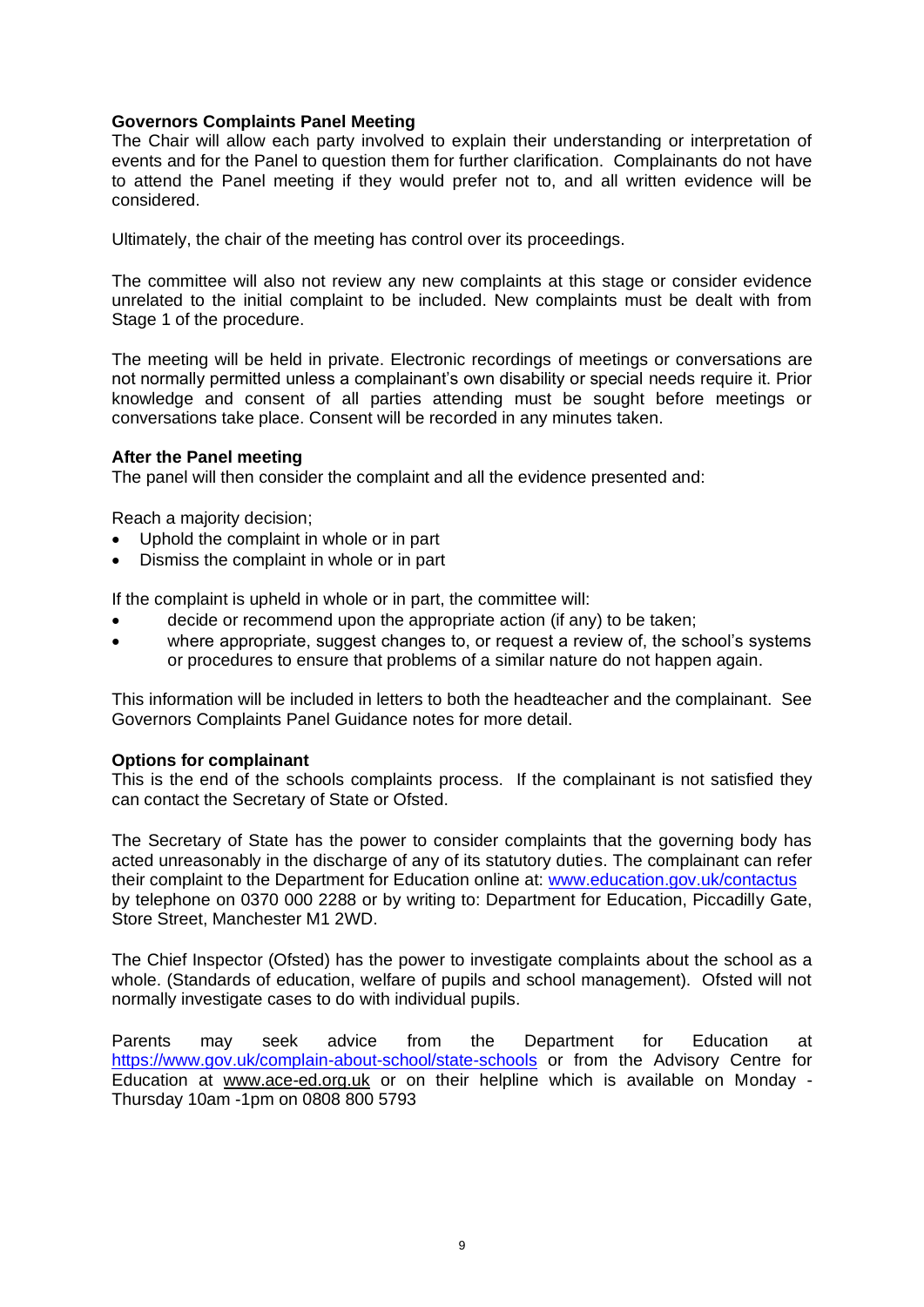# **GOVERNOR COMPLAINTS PANEL GUIDANCE NOTES**

## **1 Terms of Reference**

The panel must be convened according to the complaints procedure published by the school as part of their complaints policy. All parties should have received a copy of the procedures.

## **2 Composition**

The panel must consist of three governors previously unconnected with the case. This would usually exclude the Chairman of Governors if he/she has had prior involvement

The Chairman of the panel is agreed by the other members of the panel.

The meeting must be minuted by a nominated clerk who is usually the clerk to the governing body.

The minutes must be an accurate representation of what happens at the meeting. The minutes are confidential.

# **3 Chairman's Introduction**

- Welcome and introduce everyone in the room and their role in the proceedings. Those present will be the panel members, the clerk, the headteacher (or the person representing the school), the complainant (both parties are entitled to be accompanied by a friend or relative)
- Witnesses in support of either the school or the complainant should wait outside the room until called.
- Explain the reason for the panel being held  $-$  to offer a fresh and fair look at the complaint from stage 2 as defined in the complaints procedures.
- Explain that the panel cannot consider new complaints at this stage.
- Explain the structure of the meeting.
- Explain that the panel will deliberate separately, in private, after the meeting and their conclusions will be sent out to all parties within 5 school days.
- Ensure that everyone has a copy of the papers including a copy of the complaints procedures.
- Check that everyone understands all of the above.

The Chairman must ensure that:

- There is a clear written statement of the complaint which is the same as the complaint previously investigated. It may be appropriate to clarify if any aspects of the complaint fall outside the remit of the panel.
- There is a clear statement of the outcomes desired.